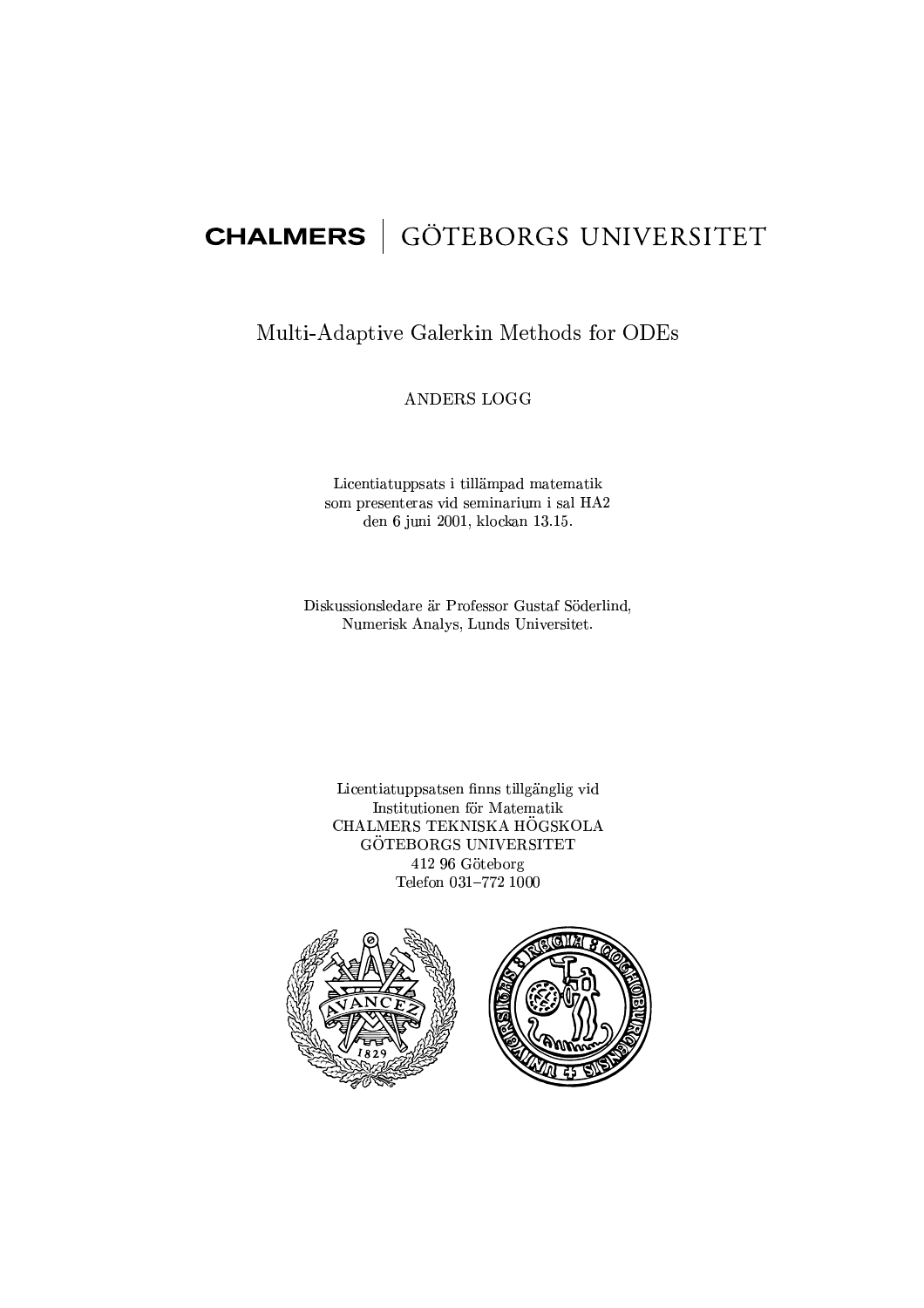#### **ABSTRACT**

In this thesis we formulate, analyze and implement multi-adaptive Galerkin methods for the numerical solution of initial value problems for systems of ordinary differential equations (ODEs) of the form

(1) 
$$
\begin{cases} \dot{u}(t) = f(u(t), t), \ t \in (0, T], \\ u(0) = u_0, \end{cases}
$$

where  $u : [0, T] \to \mathbb{R}^N$ ,  $f : \mathbb{R}^N \times (0, T] \to \mathbb{R}^N$  is a bounded function that is Lipschitz-continuous in  $u, u_0 \in \mathbb{R}^N$  is a given initial condition and  $T > 0$ a given final time. We refer to these methods as  $mcG(q)$ , the multi-adaptive version of the standard continuous Galerkin method for ODEs, and  $mdG(q)$ , the multi-adaptive version of the standard discontinuous Galerkin method for ODEs.

The multi-adaptive features include in particular individual time-steps for the different components  $u_i(t)$  of the solution  $u(t)$ , with the objective of efficient solution of problems with several time-scales.

In the first of two papers included in this thesis, we introduce the multiadaptive methods, explore a couple of their basic properties, and prove a priori and a posteriori error estimates. We present adaptive algorithms for global error control and iterative solution methods for the discrete/algebraic equations. We also describe the multi-adaptive ODE-solver Tanganyika, implementing  $mcG(q)$ and  $m dG(q)$  for  $q \leq 20$ . In the second paper, we apply the multi-adaptive methods to a variety of problems, chosen to illustrate the potential of multiadaptivity.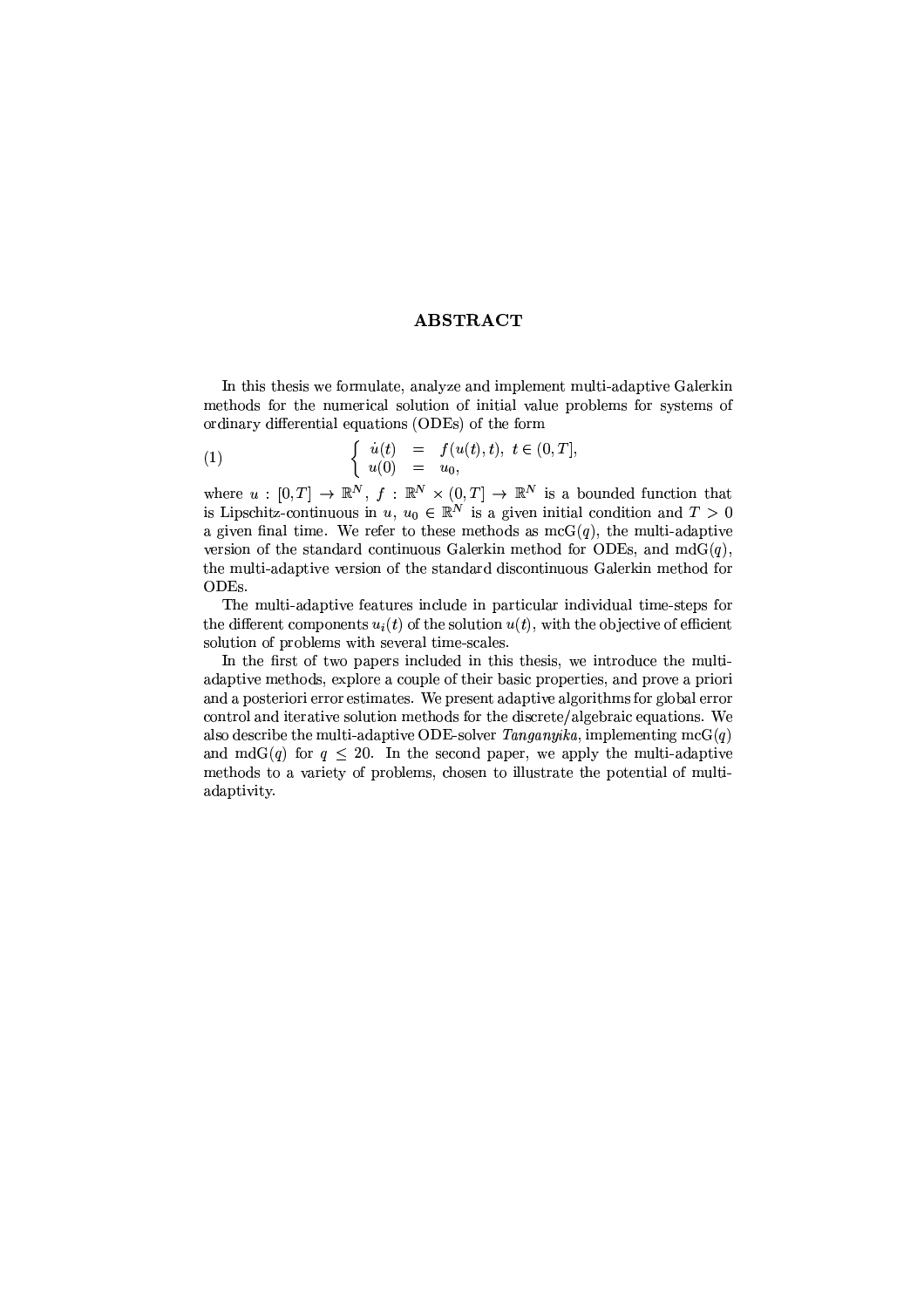### THESIS FOR THE DEGREE OF LICENTIATE OF ENGINEERING

Multi-Adaptive Galerkin Methods for ODEs

ANDERS LOGG

## **CHALMERS** GÖTEBORG UNIVERSITY



Department of Mathematics CHALMERS UNIVERSITY OF TECHNOLOGY GÖTEBORG UNIVERSITY Göteborg, Sweden 2001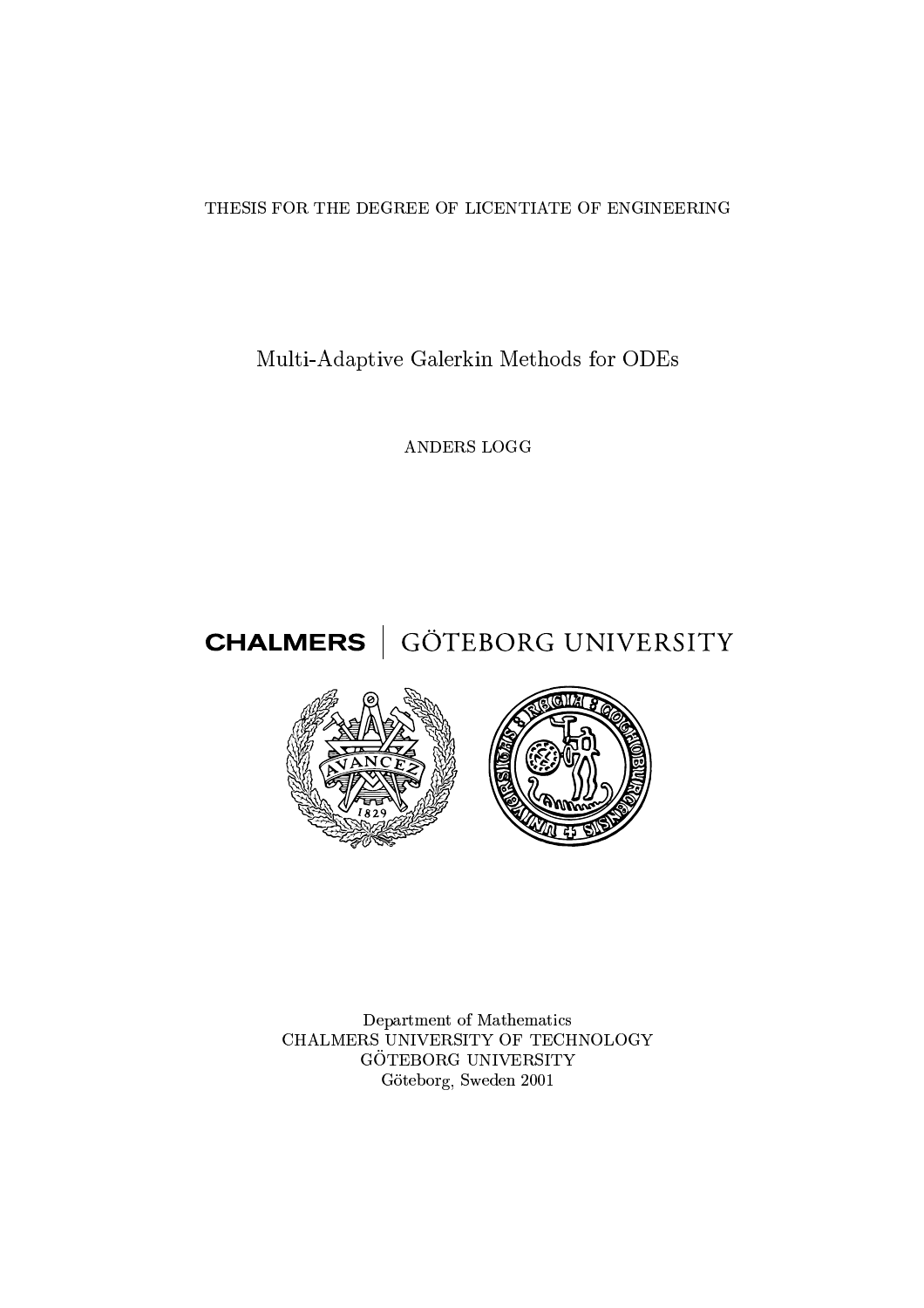Multi-Adaptive Galerkin Methods for ODEs ANDERS LOGG

© ANDERS LOGG, 2001

NO 2001-26 ISSN 0347-2809 Department of Mathematics Chalmers University of Technology Göteborg University<br>SE-412 96 Göteborg Sweden Telephone  $+46(0)317721000$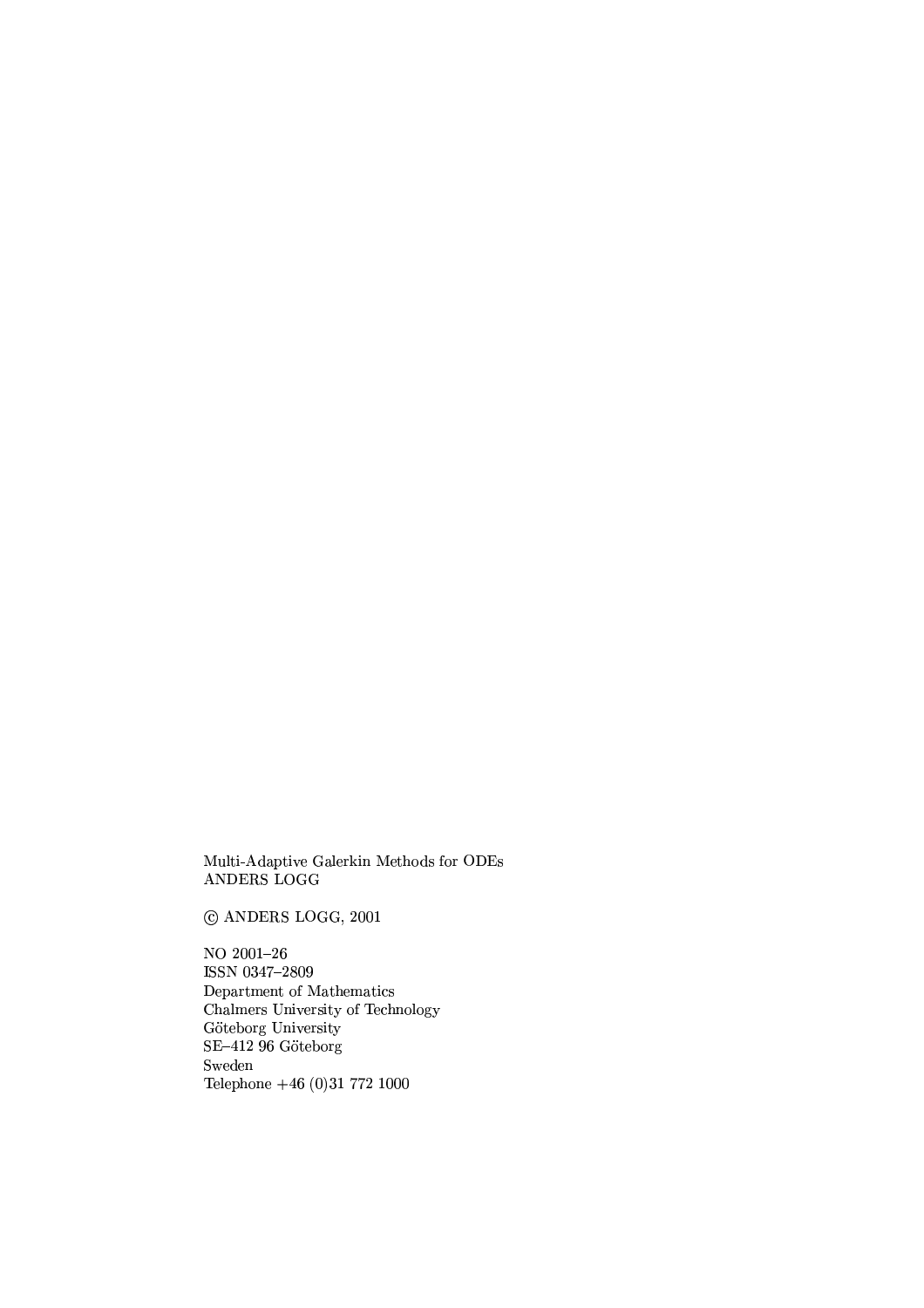Multi-Adaptive Galerkin Methods for ODEs ANDERS LOGG Department of Mathematics Chalmers Finite Element Center Chalmers University of Technology Göteborg University

#### **ABSTRACT**

 $\mathbf{i}$ 

In this thesis we formulate, analyze and implement multi-adaptive Galerkin methods for the numerical solution of initial value problems for systems of ordinary differential equations (ODEs) of the form

(2) 
$$
\begin{cases} \dot{u}(t) = f(u(t), t), \ t \in (0, T], \\ u(0) = u_0, \end{cases}
$$

where  $u : [0, T] \to \mathbb{R}^N$ ,  $f : \mathbb{R}^N \times (0, T] \to \mathbb{R}^N$  is a bounded function that is Lipschitz-continuous in  $u, u_0 \in \mathbb{R}^N$  is a given initial condition and  $T > 0$ a given final time. We refer to these methods as  $mcG(q)$ , the multi-adaptive version of the standard continuous Galerkin method for ODEs, and  $mdG(q)$ , the multi-adaptive version of the standard discontinuous Galerkin method for ODEs.

The multi-adaptive features include in particular individual time-steps for the different components  $u_i(t)$  of the solution  $u(t)$ , with the objective of efficient solution of problems with several time-scales.

In the first of two papers included in this thesis, we introduce the multiadaptive methods, explore a couple of their basic properties, and prove a priori and a posteriori error estimates. We present adaptive algorithms for global error control and iterative solution methods for the discrete/algebraic equations. We also describe the multi-adaptive ODE-solver *Tanganyika*, implementing  $mcG(q)$ and mdG(q) for  $q \leq 20$ . In the second paper, we apply the multi-adaptive methods to a variety of problems, chosen to illustrate the potential of multiadaptivity.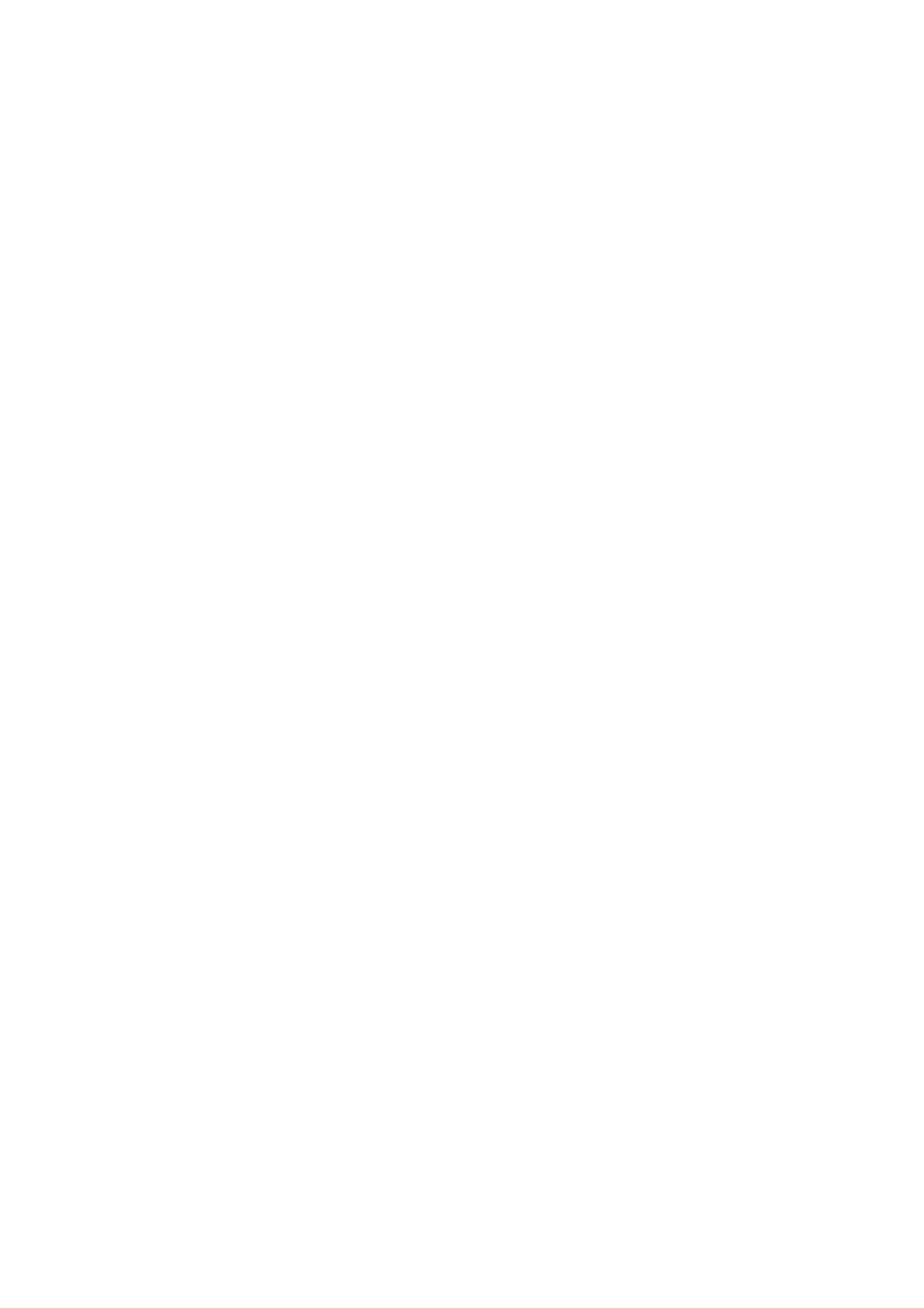#### -Z-

I wish to express my deepest gratitude to my advisors, Doc. Kenneth Eriksson and Prof. Claes Johnson, for their constant encouragement, support, good advice, the many enlightening discussions, and everything they have taught me over the years, ever since we first met during my first year as a student at Chalmers.

And to all my friends and colleagues at Chalmers Finite Element Center, a stone's throw away from the Mathematics Department, I am grateful for a pleasant and inspiring working environment.

I would also like to thank Jim Tilander for helping me with  $C++$  matters.

But most of all, I would like to thank my wife Anna, my parents, my little sister Katarina and my family, on Smögen and in Lysekil, for their love and support.

> Göteborg, April 2001 Anders Logg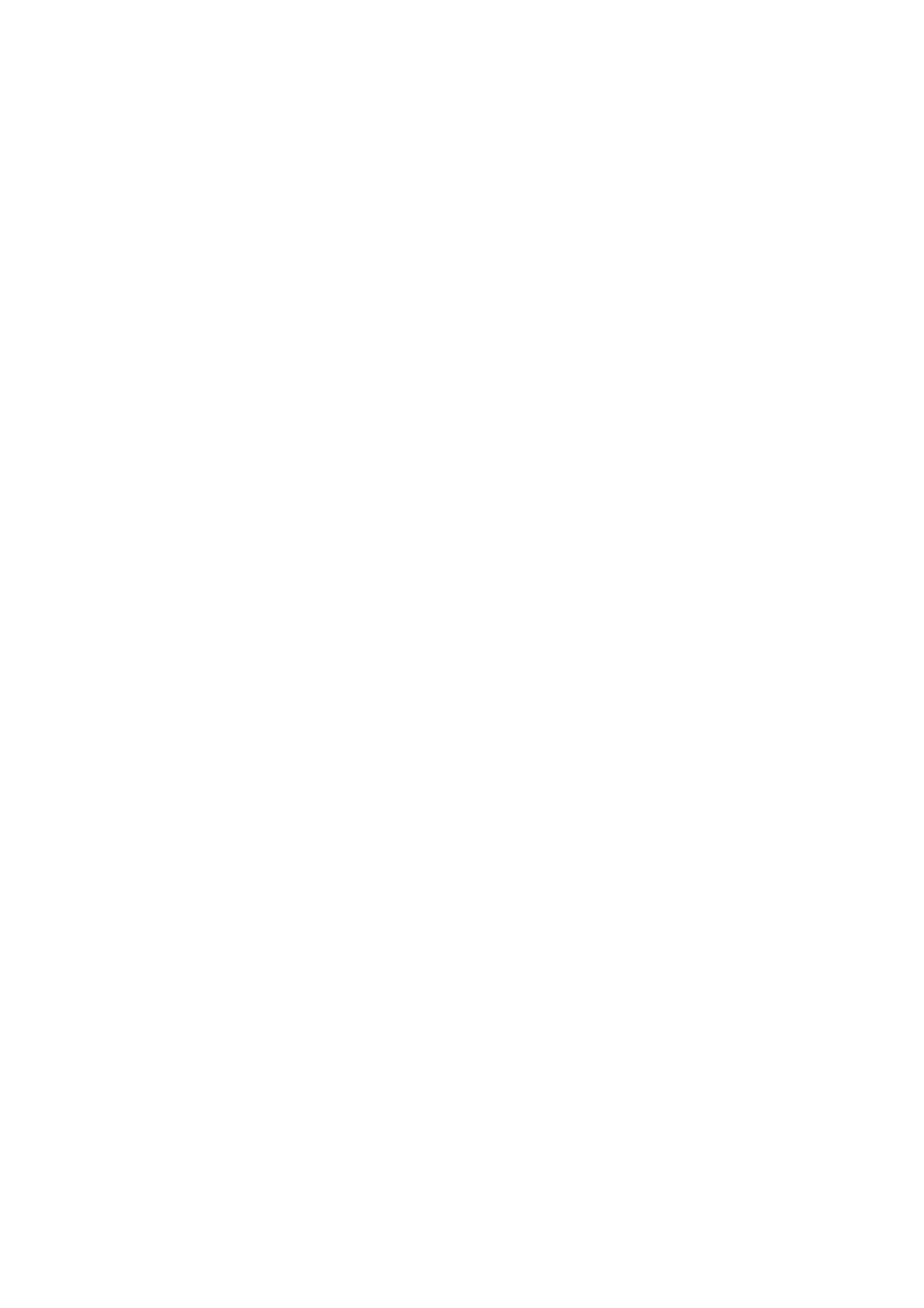#### - J

 $\mathbf{v}$ 

 $\text{This is a linear combination of the following functions:}$ 

- Paper I  $Multi-Adaptive Galerkin Methods for ODEs I: Theoru 63 Algorithms$  $\mathbb{R}$  . At the contract of the contract  $\mathbb{R}$  and  $\mathbb{R}$ tu7v\^cwg0ga]8x>g <sup>T</sup> tyP{z}|7Q t~c <sup>Q</sup> <sup>V</sup>T\^mug <sup>Q</sup>
- **Paper II** Multi-Adaptive Galerkin Methods for ODEs II: Applications.  $\mathbb{R}$  . At the contract of the contract  $\mathbb{R}$  and  $\mathbb{R}$  $\mathbf{r}\cdot\mathbf{r}=\mathbf{r}\cdot\mathbf{r}$  to  $\mathbf{r}\cdot\mathbf{r}=\mathbf{r}\cdot\mathbf{r}$

 $\pi$ ka following two popone and noloted that and not included in the theorem.

- $\cdots$ A Multi-Adaptive ODE-Solver, A. Logg, MSc Thesis 1998, VFXZY1[-\^]%\_a`Kbdcfe7cfga]ih[f]<\^]<egKVF]<ega]j\_Kkl\_a]<m7\_acfegKn(p(p,prp#n <sup>Q</sup>
- $\cdots$  $Multi: Adaptive Error Control for ODEs$ , A. Logg, KT\_Mx\*oe7c-,]j\_a`0cwgVT\^mugacfeUSYv T\_MY1g T\_0 ]<`0]8Y1\_~X
]<m T\_0gRq<s,s(#,n1pO Chalmers Finite Element Center Preprint 2000-03.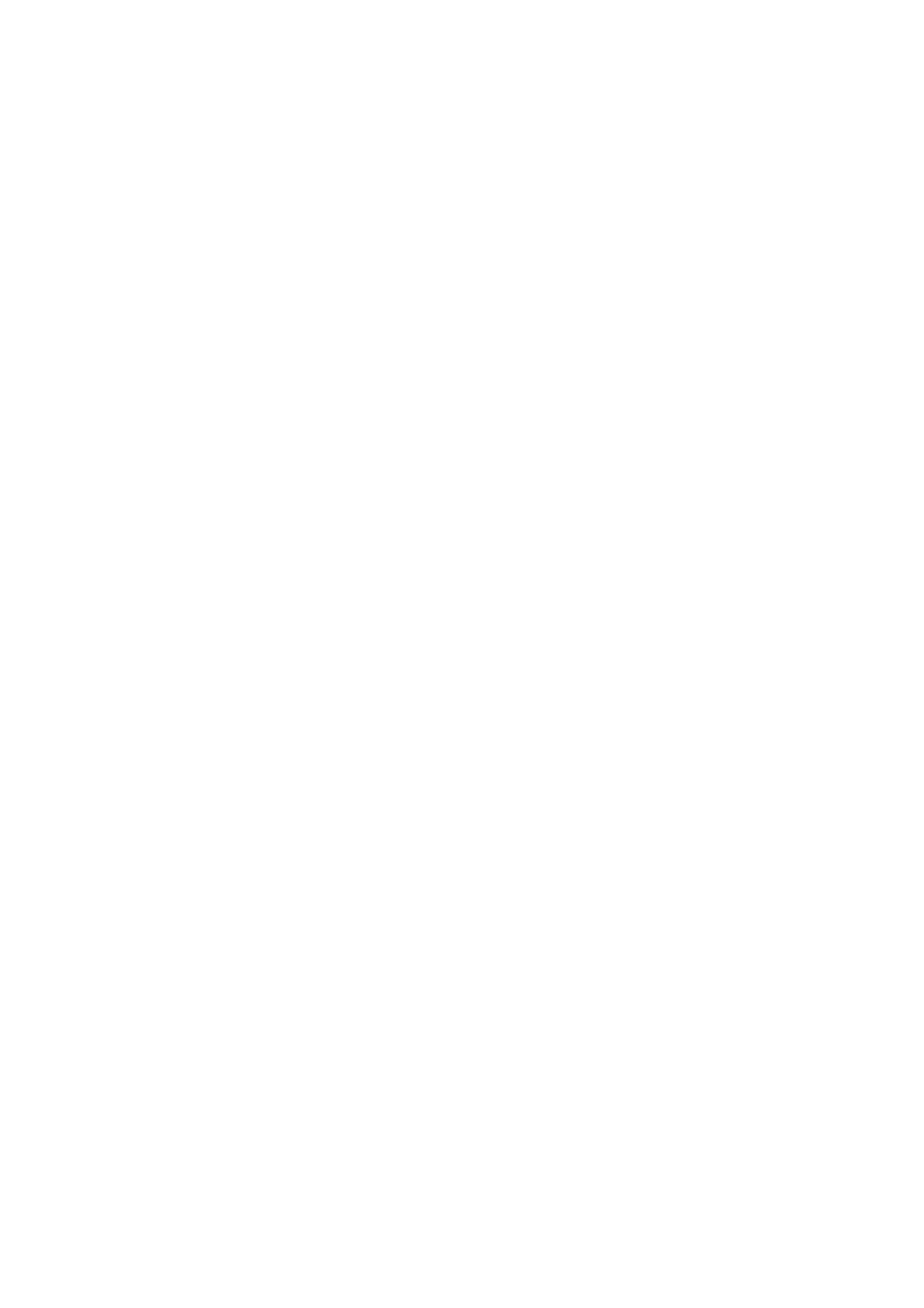Paper I

## Multi-Adaptive Galerkin Methods for ODEs I: Theory & Algorithms